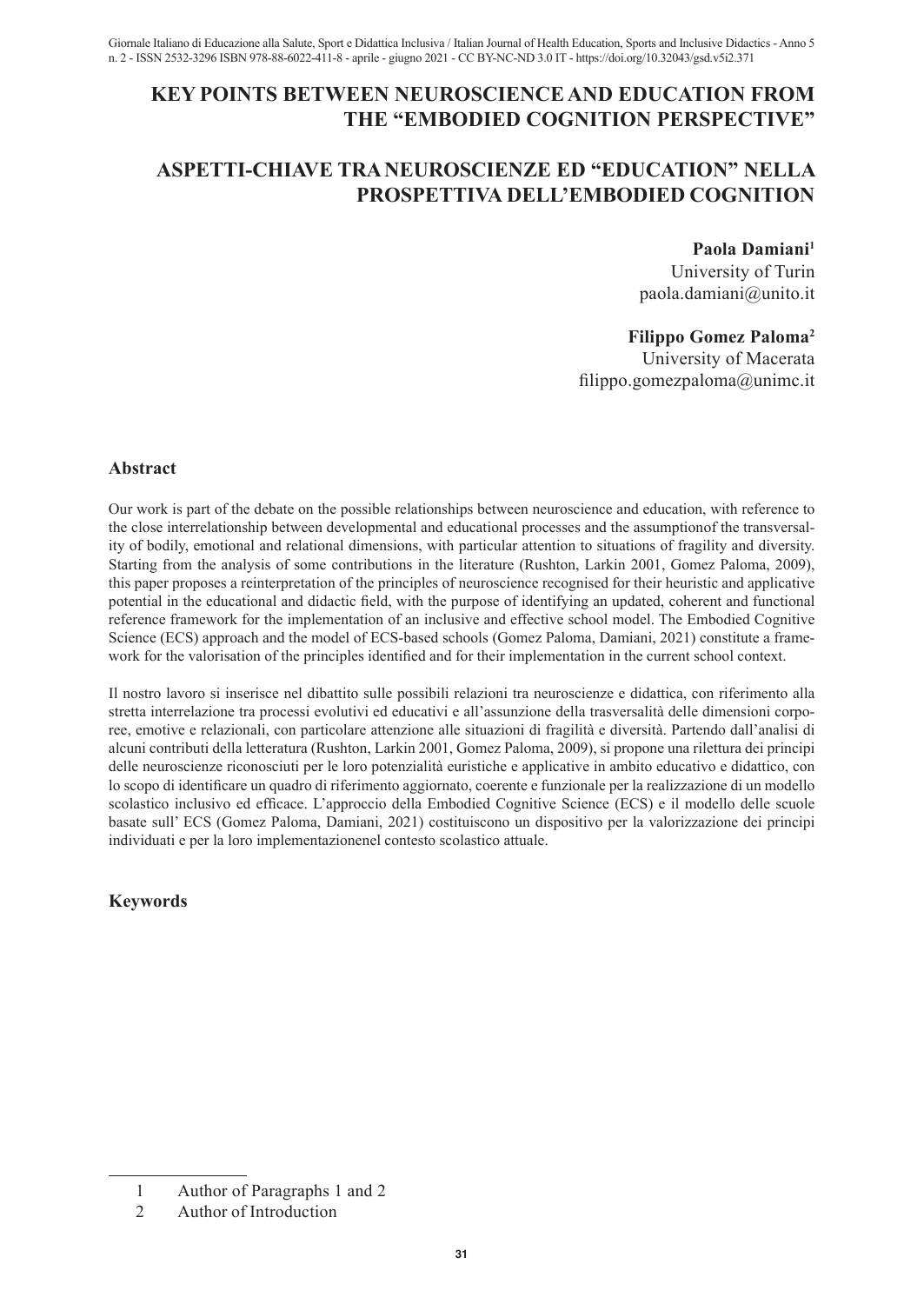### **Introduction**

As it has been broadly stated in the call of this important monographic issue, and widely highlighted by the rich and varied contributions discussed during the REN Conference, in the last few years we are witnessing an increasing number of multi- and interdisciplinary studies and researches based on the idea that neurosciences can support the development of new approaches and methodologies, according to emerging needs and complex contexts. These motivations are highly relevant and necessitate a systematic and shared time and method, also at the level of the scientific community, to reflect on such richness and perspectives, which, like all new frontiers of knowledge, are not free of risks and criticalities.

Within this scenario, a research project has been launched in Italy to systematise and test some theoretical and methodological assumptions, aimed at "rethinking teaching" in the light of the evidence of neuroscience and Embodied Cognition, in particular. The ultimate and ambitious aim is to encourage the "construction of projects aimed at the wellbeing of people in the organisational, recreational and cultural spheres", starting from the improvement of the quality of the learning and participation processes of everyone (students and teachers first and foremost).

Our work is part of the debate on the possible relationships between neuroscience and pedagogy and neuroscience and didactics, with reference to the interconnection between evolutionary and educational processes and the assumption of the transversality of bodily, emotional and relational dimensions, with particular attention to situations of fragility and diversity of the students.

The Embodied Cognition paradigm has inherited the phenomenological tradition (Husserl; Merleau Ponty) and incorporates recent contributions from neuroscience in understanding the processes of development and understanding of people and the world. The body is the basis on which the world and the intellectual and emotional relational processes rest: "in order for the other not to be a vain word, it is necessary that my existence is not reduced to the consciousness that I have of existing, but must also involve the consciousness that one can have, and therefore my embodiment in a nature and the possibility of a typical situation (Merleau-Ponty, 2005, p. 21).

This challenge, which is still underestimated in the educational and didactic sphere in its operationalisation and systematisation, is represented by the improvement of the quality of the school through the prevention of school failures and difficulties, the development of talents and the promotion of the well-being of each pupil (and their teachers as well). This is a rather challenging aim that has to be read from a relational-systemic perspective: working towards the improvement of one aspect contributes to the improvement of all the others. The relevance and cogency of the dimensions involved (learning, differences, talents, well-being, co-development), and the distance of most everyday school realities from these goals, justify the need to rethink the culture and educational and teaching practices in the light of current and enriched frameworks, which emphasise the many valuable elements already present in ministerial frameworks and, at the same time, can help to identify new aspects and prospects for improvement, based on scientific evidence. First-cycle schools (and even earlier the 0-3 year old childcare services) play a central role in this direction. In the context of recent neuroscience, the epigenetic perspective has demonstrated the power of environmental stimulation in the development of the human connectome (Burgio, Panisi, 2017); the timeliness and adequacy of environmental information - also in terms of methodological and didactic choices - can make a difference to the quality of health and learning and, consequently, to the possibilities of capacitation, freedom and happiness of individuals and the societies in which they live.

#### **1. Embodiment come dispositivo formativo complesso in contesti complessi**

The foundations of Embodied Cognition, which are now acknowledged in many scientific fields (Gallese, 2005; Barsalou, 2013; Clark, 2008; Borghi, 2013; Glenberg, 2016), are explored as resources for the enrichment and improvement of teaching (Lakoff Nunez, 2000; Abraham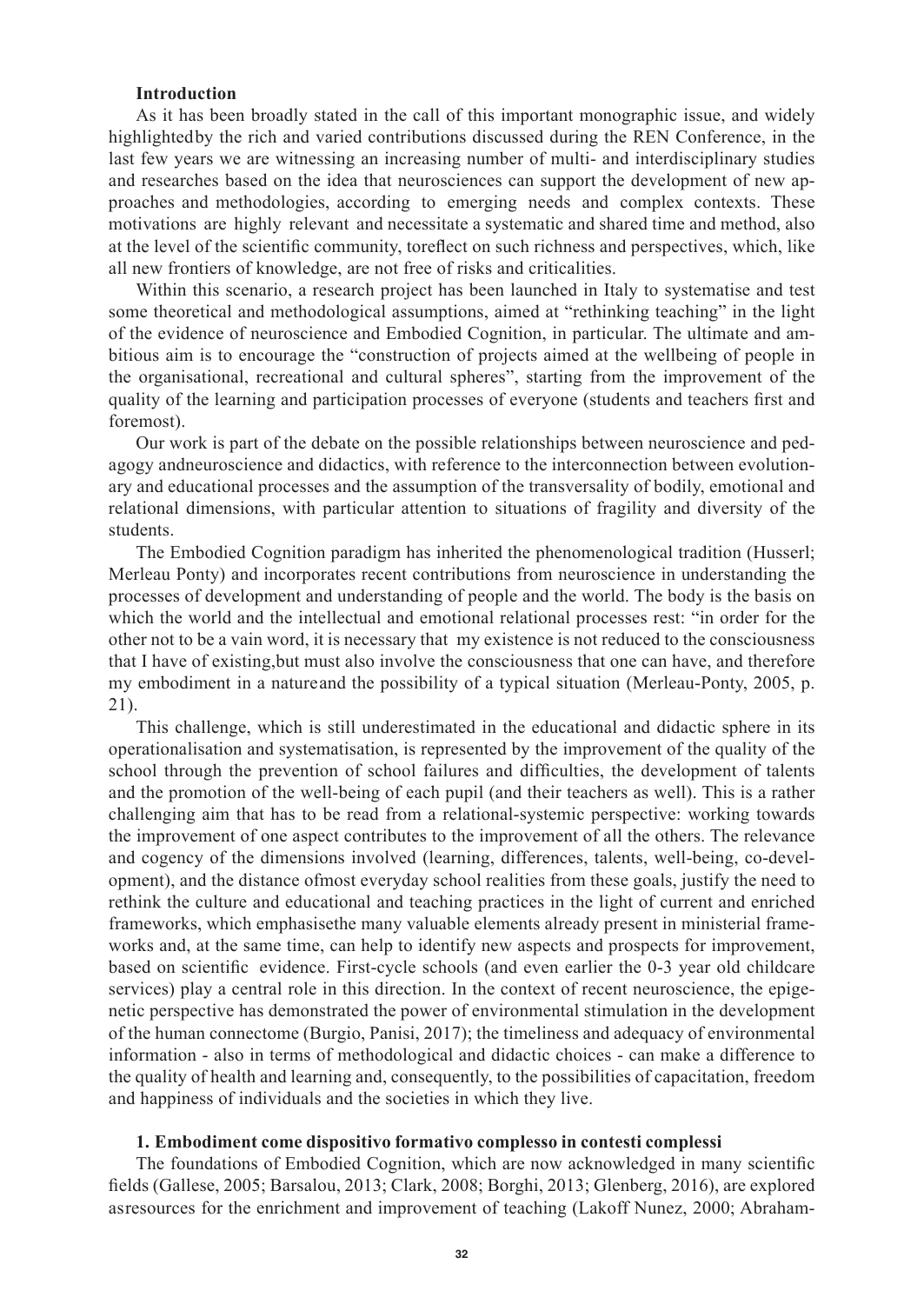son, 2018), also from the perspective of Evidence Based Education (Fiorella, Mayer, 2015). The possibility of implementing effective didactics, based on evidence, and therefore able to facilitate the learning and participation processes of all learners, represents an essential feature of the inclusive approach. While the complexity of the concepts and processes involved can be problematic from an epistemological point of view and difficult to investigate in the transfer between neighbouring but different disciplinary fields, it also opens up perspectives and dimensions that would otherwise be destined to remain "missing" and traces hybrid spaces that can better represent the complexity and variability of educational processes and human functioning.

Embodiment constitutes the transversal key concept from which we have started to develop an EC-based educational approach. As Wilson and Golonka (2013) state,

"Like all good ideas in cognitive science, however, embodiment immediately came to mean six different things. The most common definitions involve the straight-forward claim that "states of the body modify states of the mind." However, the implica-tions of embodiment are actually much more radical than this. If cognition can span the brain, body, and the environment, then the "states of mind" of disembodied cognitive sci-ence won't exist to be modified. Cognition will instead be an extended system assembled from a broad array of resources.Taking embodiment seriously therefore requires both new methods and theory" (p. 1.)

In our perspective, this can be usefully interpreted as an "extended process and relational context" consisting of mind - body - environment, and the relationships between them, and as such represents the primary context within which the educational and didactic process takes place (Gomez Paloma, Damiani, 2015; 2021). Knowledge of the mind (Extended Mind) can only take place in the context of its relationships with the body that interacts in the world (Wilson, 2000); more specifically, the body represents the primary mediator for development and learning in significant relational contexts (child-mother; child-family; child-school).

"Body and action emerge, in the embodied view, not only in the notions of body-consciousness and body-identity, but, also, in the constructs of learning, intelligence, memory, emotion (Fischer et al., 2007; Stern, 2005)" (Ceciliani, 2018). Taking up Merleau-Ponty's conception (Embodiment as the perceptual experience of engagement of the body in the world), Gattario et. al. (2020) highlight the multidimensional and situated valence of the construct:

"Merleau-Ponty conceived of embodiment as the "perceptual experience of engagement of the body in the world", whereby "perceptual experience" referred to the meaningful interpretation of perceived experiences, always in relation to a particular location of the body in the world (Crossley, 1995; Merleau-Ponty, 1962). The body engages actively and meaningfully with its environment in ways that both derive from a range of cultural skills and schemas, and, concurrently, shapes cultural practices (Crossley, 1995; Merleau-Ponty,1962) (…) this construct reflects attunement to inner states, captures a broad range of experiences, and addresses the reciprocal relationships between bodyand culture".

The Embodiment paradigm therefore enables the complexity of the school context to be "crossed" by recognising differences and promoting the success of all pupils in specific situations; in synergy with the bio-psycho-social model assumed by the ICF international classification (WHO, 2001), the valorisation of the differences of people and contexts is facilitated, framed according to a holistic perspective.

The rethinking of teaching, and of schools in general, in the context of Embodiment outlines non-linear, reticular trajectories, which make it possible to understand the relationships between dimensions and phenomena and to work effectively for their improvement in the direction of the formation of each person in the (unique and original) relationship with the world. These trajectories are consistent with the directions outlined by the new scientific paradigms and the Unesco framework (2015), which identifies closely interrelated dimensions, at macro and micro level, between the system-world and the system-person, material, physical and mental (cf. Unesco Agenda, 2030). The educational, didactic and evaluative processes must work with/for the respect, enhancement and strengthening of all these dimensions; Embodiment represents a conceptual and methodological background able to help teachers to achieve this, even in the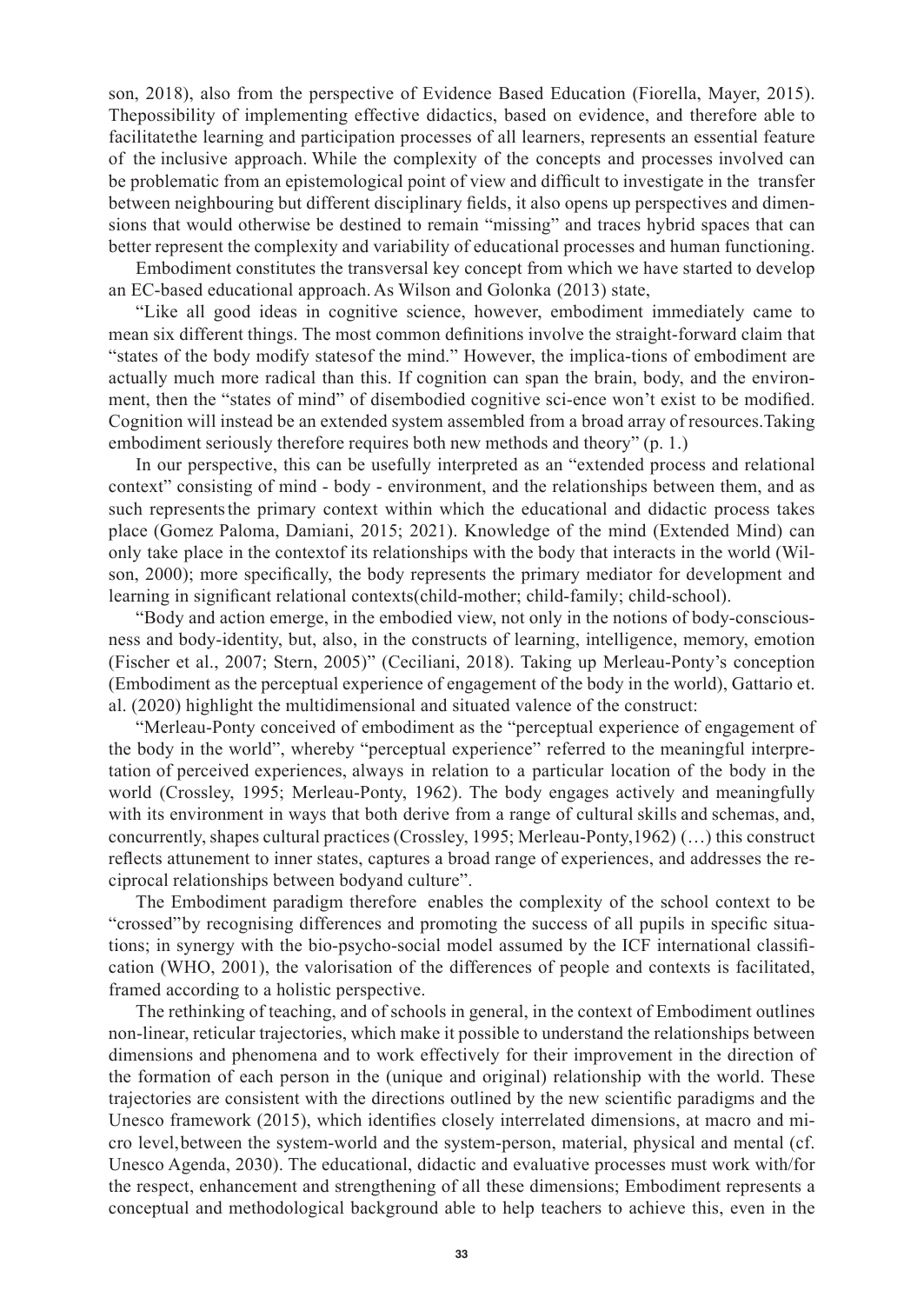current scenario, through the new forms of distance, integrated, digital education.

The emergency moment dictated by the Covid-19 pandemic constitutes a first experience for everyone, characterised by criticality and strong ambivalences, first of all that of a school that "despite everything is present" (even at a distance), through devices that break habits and reconfigure spaces, times and materiality, provided that the educational relationship (with the teacher and among peers) "holds". In this sense, we are witnessing a reconfiguration of relational dynamics in the relationship between *on-life* and *off-life* (Floridi, 2020), in which technologies enter (also) in favour of the human, and not "in substitution" of the human, and enter with an educational and didactic task also outside the school. Recalcati (2021) reminds us that the School has always continued to be open despite being closed; according to the psychoanalyst, this aspect, as all teachers are well aware, represents a contradiction in terms because didactics implies as such the relationship, the presence of bodies, being together in a living community without the aseptic mediation provided by technology". However, as we have already observed (Damiani, Gomez Paloma, 2021), embodied, deep relational dimensions - emotional, perceptual, sensory - "act and work" anyway, even through screens, in line with what is testified by teachers' narratives and the first evaluations at ECS schools (Ibid.). Our hypothesis on Embodiment as background and glue for the educational relationship, in multiple and complex contexts, seems empirically supported by the "tightness" of the educational relationship in these last two years of "School in the time of Pandemic."

What Recalcati asserts concerning the awareness of the educational role in the new scenario is of fundamental importance; counteracting the risk of *victimisation* with regard to the sacrifices and limits that pupils have to face is the ethical and educational gesture of those teachers "who spend themselves doing somersaults in order to make distance teaching stand up". In this way, the centrality of the teacher's role and relationship is reaffirmed even outside the usual training settings, even in emergency and unforeseen conditions, highlighting the essence of the educational professionalism in its bodily, mental and value multidimensionality (the "ethical and educational gesture"). This means, first of all, reinforcing awareness, attitudes and actions (competences) on the part of the adult educating community, of which teachers are the main actors, identifying "universal and solid" values and strategies in global and liquid contexts, able to orientate new forms of educational care through the care of embodied (physical and ethical) relationships, to preserve the (adult) quality of the encounter, regardless of the context and the means in/with which the relationship is realised. Being there mentally, being in relationship and seeing the other with authentic attention and interest, is an embodied existence even in the absence of the material body.

Embodied Cognition, based on a paradigm of "extended rationality" body-mind-environment, encompasses deep and hidden dimensions and generative and creative, ethical and aesthetic existential modes, which are the foundation of every educational relationship. In the context of Embodied Cognition, bodily and motor experience is characterised as an experience of integrated and global relational understanding, based on the interconnection of the different "basic" dimensions: body movement, movement representations, emotions, affections, perceptions, memories and thoughts, communicative rhythms, capable of favouring the construction of evolved and refined prosocial competences, "second level" such as admiration, trust and gratitude. Thoughts that develop in the brain can trigger emotional states, translated into action by the body; at the same time, the body can change the course of thoughts (Corona & Cozzarelli, 2012). It is not possible to separate parts of this experience, which is immersive, global, and therefore also includes aspects such as fear, envy, limitation, imperfection, but also wonder, amazement, gratitude, courage, artistic creation (favourable attitudes for facing the uncertain and coming out of crises).

Embodiment therefore constitutes a functional device for the ambitious aims set out above: promotion of the co-development of people and contexts, including critical and emergency contexts, through the improvement of teaching-learning processes, the development of capacitation processes, the emancipation of systems-person and world, the prevention of disorders and difficulties, the enhancement of differences and talents and the promotion of well-being.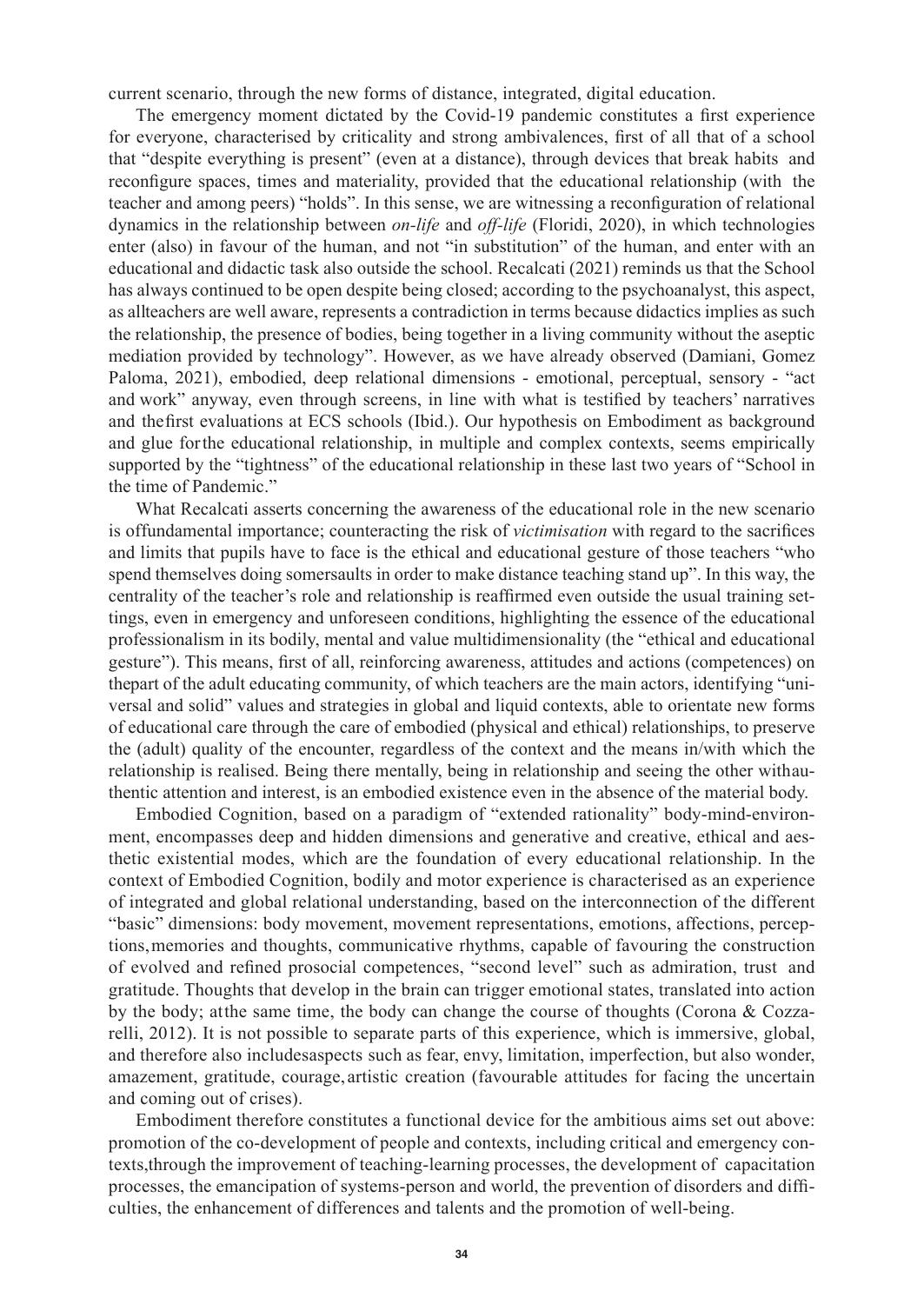## **2. Concepts, principles and guidelines to rethink the Embodied curriculum in an inclusive direction**

Within this transdisciplinary scientific and cultural background, inclusion and effectiveness are two principles/values that, although "high and meta," are not abstract, but strongly empirical and strategic. We will therefore illustrate some of the concepts, principles and orientations consistent with the Embodiment paradigm, declined as a device, at the basis of the model of Embodied Cognition Based Schools (ECS Schools).

#### **2.1 L'Ambiente di apprendimento esteso (WEE)**

Consistent with the biopsychosocial model, the learning environment is represented by the designation of different components such as objects, individuals, sociality, contexts and their culture. We have defined "*Wide ECS Environment*" (WEE) as the extended and integrated environment able to enrich and enhance the ECS school curriculum from a threefold perspective: personal (the internal environment including the mind-body of pupils and teachers); physical-material (including learning spaces, times and places such as indoor and outdoor environments); pedagogical-didactical (including all educational and didactic devices). The quality of the school and the educational success of its pupils are influenced by the characteristics of these elements and, above all, by the quality of the relationships between them. The characteristic aspect of the CSE perspective is the deep and continuous interconnection between all three dimensions (internal environment; physical environment; pedagogical environment) and their constituent elements; it is not possible to think of acting, organising, training and evaluating each of them in a clearly separate way, as every change produces effects at all levels.

In line with the ICF model (WHO, 2001; 2007), the key element is the integrated and interconnected context of personal and environmental factors. The context represents "the inseparable whole of objects, smells, sounds, colours and people who inhabit it and relate to it in and with it in a background that contains everything" (Borghi, 2015, p. 119). It represents the physical, psychic and relational dimension where the educational process develops. Basically, the idea of extended and embodied context of the ECS school represented by the WEE model is very close to the one expressed in the last century by Carlo Perfetti, recalled by Andrea Canevaro:

"The context [...] is not identifiable in the sum of the objects with which movement allows contact, but in the set of all the elements that are indispensable for programming the achievement of specificaims. It should not be ignored that it is increasingly confirmed by neurophysiologists that the central nervous system does not receive afferences, nor sensations, but information" (Perfetti, Pieroni, 1992, p. 195)". (Gomez Paloma, Damiani, 2021).

#### **2.2 Integrated skills**

Consistent with scientific principles and discoveries about the functioning of the mind, and of learning processes in particular, the identification of the construct of *integrated competences*  (Gomez Paloma, Damiani, 2015) constitutes a key aspect of the Framework underpinning our approach. It includes both the competences assumed by the ministerial (national and European) frameworks of disciplinary, methodological and transversal kind (Key-competences, EU, 2018; Unesco 2020), which learners have to acquire and which have to be assessed and certified in terms of observable complex behaviours, (which we define as Level I - superficial), and the "Level II" competences (deep, embodied, affective, bodily, cognitive, metacognitive, ethical and aesthetic) recognised by the scientific literature as functional to the development/acquisition of Level I competences. Neuroscience has demonstrated that the embodied emotional system constitutes a primary system in an ontological and hierarchical sense; according to this perspective, learning therefore requires the coexistence of three conditions: motivation to learn, ability to learn and therefore attention capacity, memory, but, above all, it is necessary to have an emotional system that allows both motivation, attention, memory and any other cognitive function (Vitiello, Davico 2018), even of a higher order (planning and problem solving capaci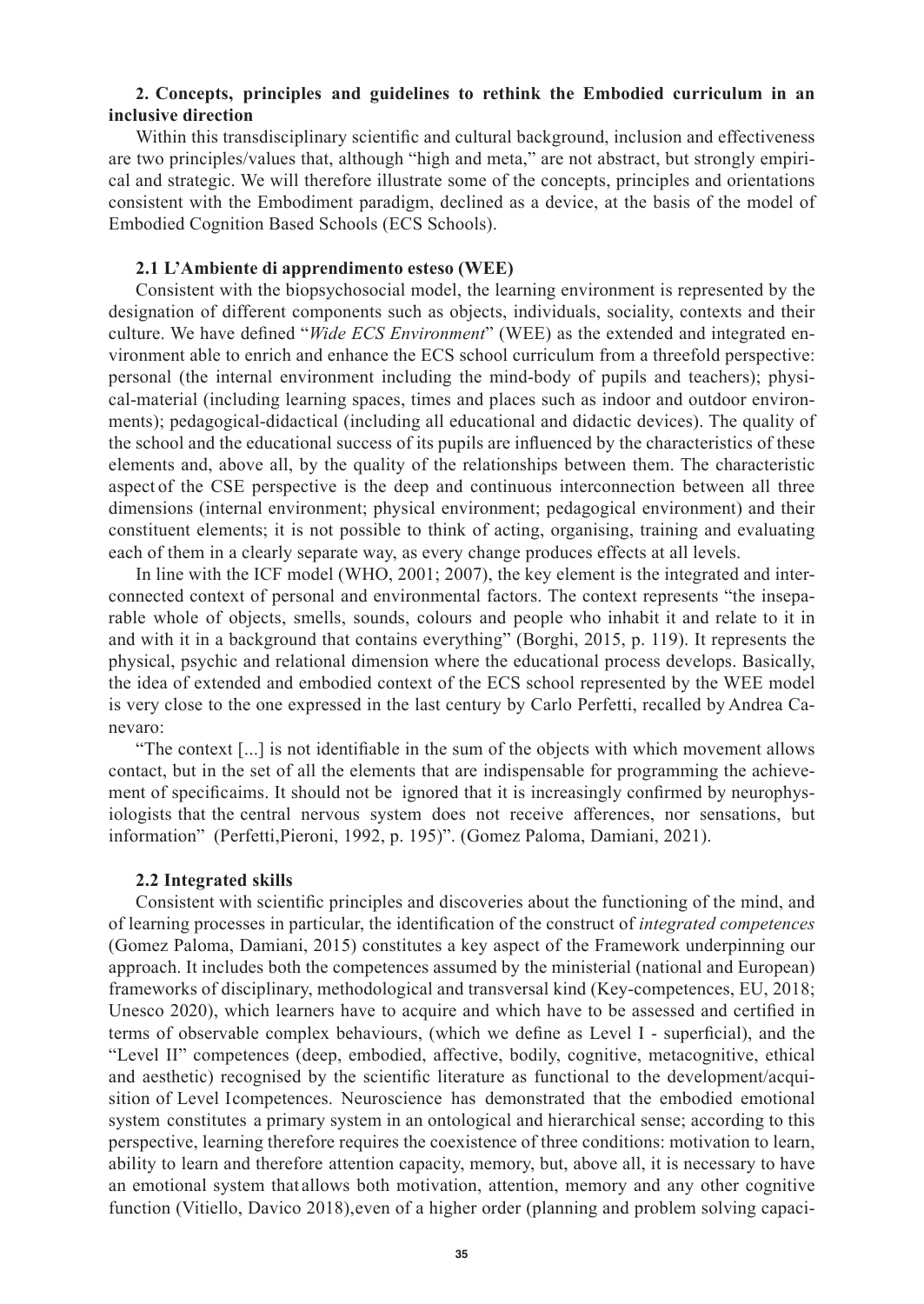ty; critical and creative capacity). The existence of different kinds of learning and knowledge, implicit and explicit or procedural and declarative, must therefore also be read in the light of these models. Procedural knowledge, the knowledge of how things are done, is not based on language, but on more archaic elements anchored to the use of one's body and the emotions connected to it (emotional memory).

As a complement to the construct of integrated competences, using the metaphor of the mirror system, we identified the concept of *mirror competences*, which is based on the awareness of an isomorphism between the generative and healthy relational and thinking capacity of the adult caregiver-educator and the capacity to develop the thinking and mind to think and to learn in the child-pupil. It is the responsibility of adults to contain and distribute the physiological suffering and limitations inherent in the relational learning experience (Meltzer, Harris, 1983). Constructive emotional functions (generating love, instilling hope, containing discomfort, thinking) characterise the actions and processes necessary for the promotion and support of healthy and inclusive educational contexts, able to "withstand the shocks" of emergencies and to supervise the "tightness" of the educational relationship.

The aim is to try to take care, not taking them for granted, of the complex and deep personal and professional mental, adult and generative capacities, which should be "guaranteed" in all teachers and educators (which also include regressive, anti-educational and anti-inclusive parts), according to an updated pedagogical perspective.

As Blandino (2000) observed, it is not a question of "laying organisations and professionals on the couch". Consistent with what has emerged so far, our training approach is built as an integrated device based on the development and enhancement of the negative capacity (Bion, 1970) (capacity to wait, to tolerate lack and uncertainty) and of the emotional-relational capacities in general, on the construction of times and spaces for reflection, on the enhancement of the expressive and relational modalities for the understanding of the experience and for its representation.

#### **2.3 La progettazione arricchita:** *Embodied co-design*

Young boys and girls become the active protagonists of the learning processes, with all their potentials and limits (body, mind, emotions), in relation to the potentials and limits of their specific contexts. In full consistency with the WEE tripartite model, the design contemplates all the interconnected elements, taking shape as an educational, didactic, architectural, technological design, enriched by the characteristic dimensions of embodiment (bodily, emotional, critical, ethical dimensions...), which fully enter the design device through the use of coherent tools specifically designed for this purpose. Upstream, in the ECS school, a reorganisation of spaces and times is prepared, which includes, among other things, the organisation of breaks and the merging of curricular disciplines. Break times are to be rethought and enhanced in terms of their educational and health potential. They are imagined as flexible places depending on the needs of the context, of the people who will use them, of the functions they are called upon to perform, starting from Montessori experiences. The pause spaces in the context of embodiment enhance the prospect of a renewed economy of time, and a pedagogy of calm, for the well-being and enhancement of the learning process, through the time necessary for re-elaboration, feedback, reflection, emptiness and silences...

With regard to disciplinary learning, as we have already pointed out, the *evidence-based*  principles of neuroscience and embodied cognition make it possible to improve the quality of learning through more effective teaching for all learners. The embodiment device is based on and enhances multisensory, multidimensional and global experiences; materials of various kinds, outside and inside school, and multimodal processes for learning to read, write and count are accessible to alland potentially able to engage individual differences.

Before children learn to use language, they learn to use their bodies. Declarative or propositional knowledge concerns what we know; procedural knowledge is generally implicit, we do not know we have it and we find it hard to put it into words, but it is more stable and durable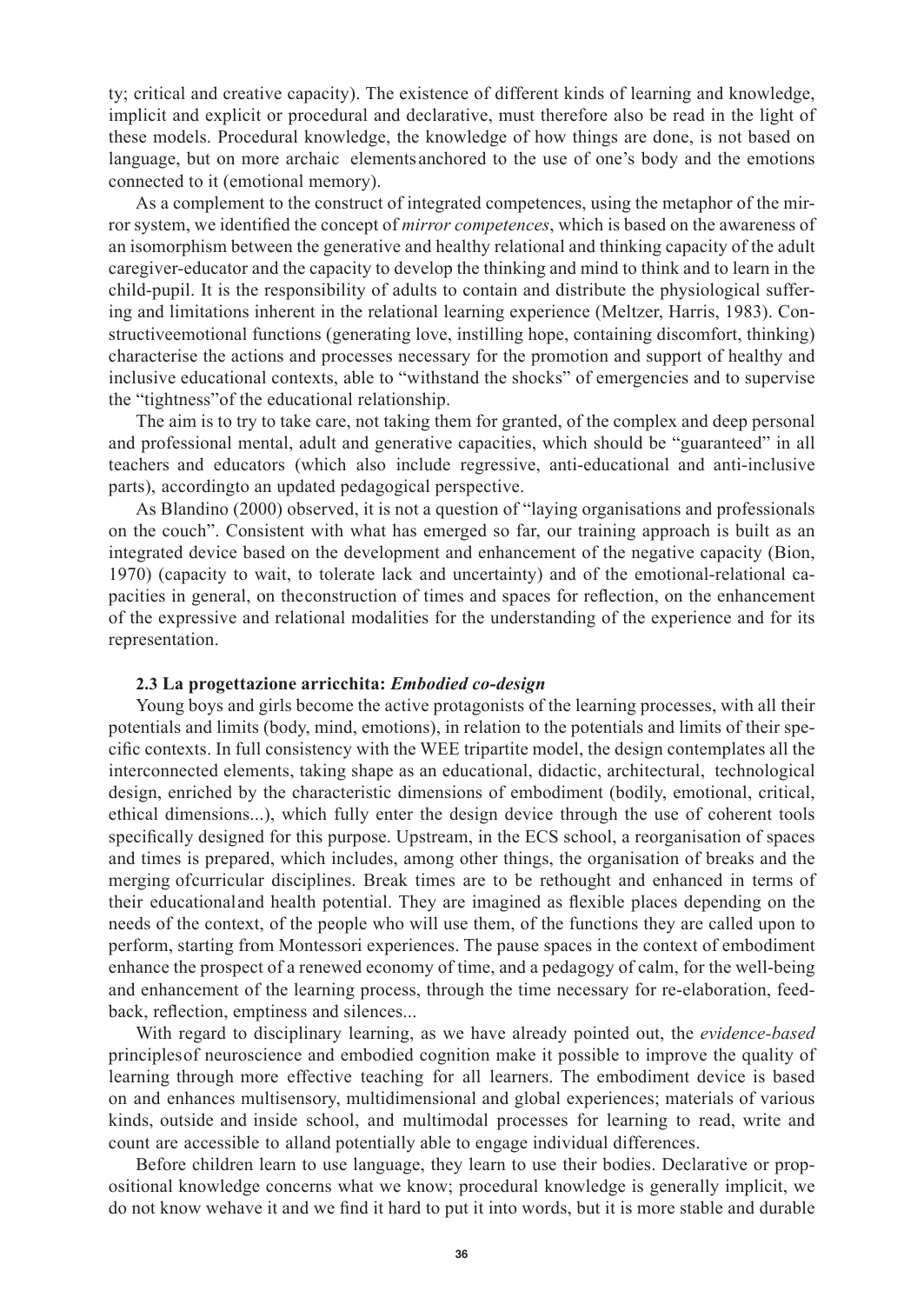than declarative knowledge. As Giacomo Stella points out, we will forget what we have read, but we cannot forget how to read. Automatic procedural learning (automatisms) are the basis for later, declarative and complex learning. In the case of specific learning disorders, children fail precisely in this first type of (automatic) learning, however, it is possible to follow complementary and/or different paths that can prevent and compensate for deficits and disorders (Dehaene, 2009; Cornoldi, 2015). When learning takes on different trajectories from a neurobiological point of view, the school must also take on different trajectories: the neurodiversities manifested in learning difficulties and disorders require "neurodifferences in teaching and the learning environment" (Gomez Paloma, Damiani, 2021).

We would like to conclude this brief review of EC-based teaching proposals with a mention of the use of spaces outside and beyond school. Several studies and researches highlight the educational value (not "only" educational) of outdoor environments, understood in a broad sense or sparsely anthropised (Oliverio and Oliverio Ferraris, Farnè, Agostini, 2014; Cardarello, Pintus, 2019; Guerra, 2019), with particular attention to the many experiences concerning "teaching gardens", as implemented in ECS schools. "Moving within an educational and didactic perspective that allows each and everyone to experience the natural environment means considering that experiences in nature must necessarily respond to the Universal Design for Learning principles of "equity, flexibility, simplicity, perceptibility, tolerance of error, containment of physical effort, sufficient measures and spaces" (Antonietti, 2021, p. 50).

In the second school cycle, the PCTO - Percorsi per le Competenze Trasversali e per l'Orientamento (Pathways for Transversal Competences and Orientation) (formerly alternating school-work), reinterpreted in the light of Embodiment, open up new horizons of meaning and new planning paths for students, teachers and operators in the territory. The essential step is that of co-design between teachers, between teachers and educators, between school and family and territory; as Floridi (2021) points out, complex problems, in complex contexts (such as educational, school and social ones) require co-design in which all subjects coordinate, collaborate and cooperate. The ECS schools' integrated competence framework protects and enhances the capacity/ability to collaborate and, above all, to cooperate and co-design; in other words, to create an innovative and inclusive school for a better society.

#### **References**

- Abrahamson, D. (2018). Teaching design research as a case of cultivating a community of professional practice, in A. Bakker (Ed.), Design research in education: A practical guide for early career researchers (pp. 153-171). Abingdon, UK: Routledge.
- Antonietti, M. (2021). Il potenziale inclusivo dell'educazione in natura, in Ianes, Demo (a cura di), Non uno di meno. Didattica e inclusione scolastica. Milano: Franco Angeli.
- Barsalou, L.W. (2010), Grounded cognition: Past, present, and future, in "Cognitive Science", 2(4), 2010. Bion, W.R. (1970). Attention and Interpretation: A Scientific Approach to Insight in Psycho-Analysis and Groups, London: Tavistock.

Blandino, G. (2000). Le capacità relazionali, Torino: Utet.

- Borghi, A.M. (2015). Il futuro è embodied in G. Buccino, M. Mezzadri (a cura di) Glottodidattica e neuroscienze: verso modelli traslazionali. Cesati Editore.
- Burgio, E., Panisi, C. (2017). La pandemia silenziosa dei disturbi del neurosviluppo, Pnei review, n. 1, Milano: Franco Angeli.
- Cardarello, R., Pintus, A. (2019). Oltre le mura. L'infanzia e la scoperta degli spazi pubblici in città di R. Cardarello, A. Pintus (a cura di). Parma: Junior Edizioni.
- Clark, A. (2008). Supersizing the Mind. Embodiment, Action and Cognitive Extension. New York: Oxford University Press.
- Corona, F., Cozzarelli, C. (2012). Mind mapping and working memory. La rappresentazione semantica mentale come mediatore tra conoscenza e sapere, Lecce: Pensa.
- Crossley, N. (1995). Merleau-Ponty, the Elusive Body and Carnal Sociology, Body & Socie-